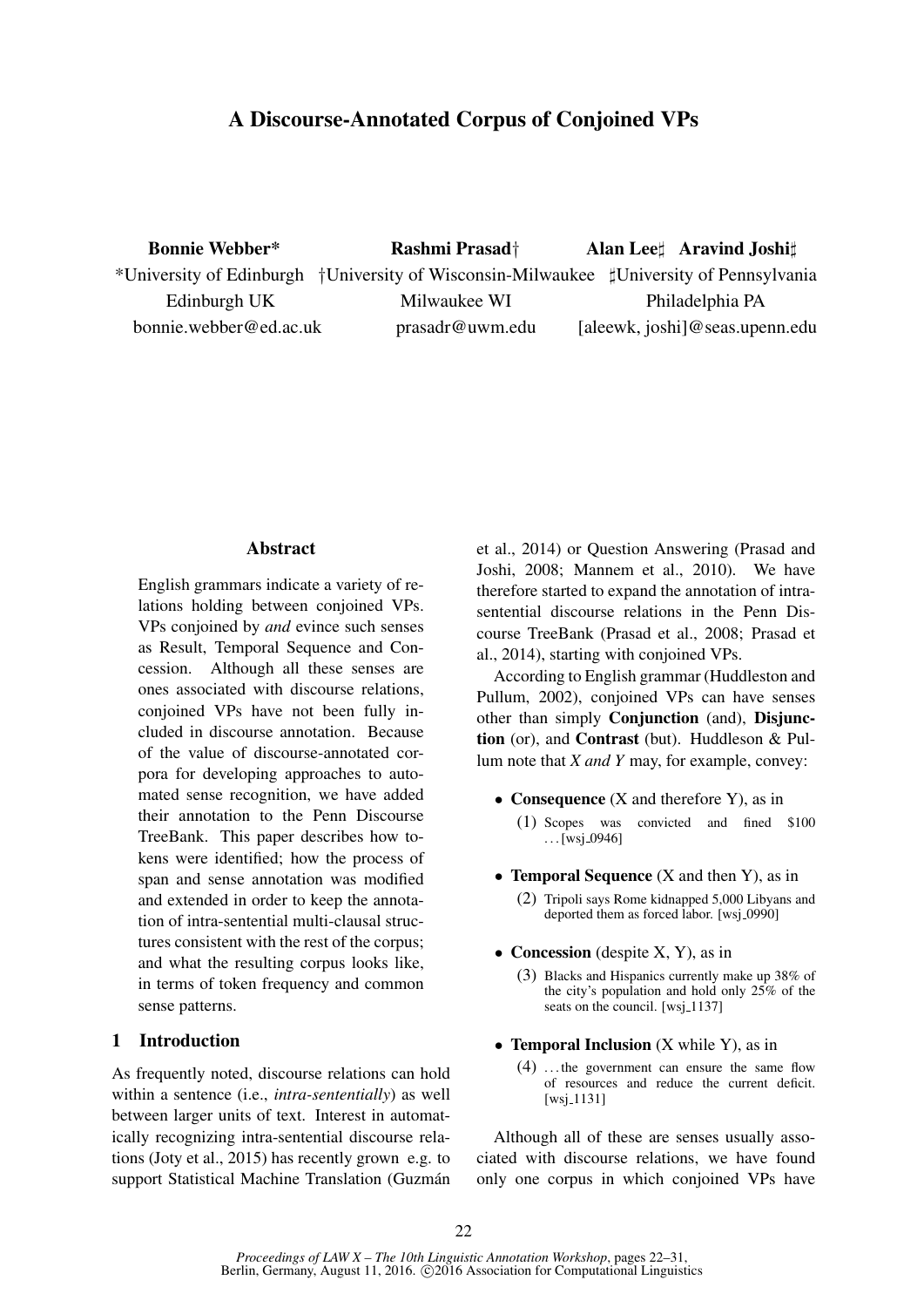been fully treated as a locus of discourse coherence. This is a ∼53K-word corpus of home repair instructions (Subba and Di Eugenio, 2009) that was annotated according to guidelines in (Kim and Eugenio, 2006). The corpus contains ∼540 conjoined verb phrases and conjoined verbs annotated with either generic senses such as General:Specific, Comparison, Restatement, etc. or senses specific to the domain of instructions, such as Criterion:act and Criterion:wrong-act (depending on whether the specified action is appropriate or sub-optimal if the criterion holds). In future work, we will consider this sense annotation in more depth.

With respect to the RST Corpus (Carlson et al.,  $2003$ ), its annotation guidelines<sup>1</sup> call for the segmentation of some but not all coordinated VPs into separate EDUs (Section 2.5.2), with only those segmented into EDUs being annotated with RST relations. With respect to the 2007 SDRT corpus, its annotation manual<sup>2</sup> specifies that coordinated VPs are only treated as separate discourse segments "when they either include a discourse particle or contain discourse structure within (at least one of) the coordinated constituents".

Because of the value of corpora annotated for discourse coherence for developing approaches to automated sense recognition, we decided to expand the Penn Discourse TreeBank (PDTB2) to include discourse relations associated with conjoined VPs and to package up these new annotations, along with some related annotation already in the PDTB2 (see below), for early release of a conjoined VP sub-corpus. This paper thus describes how we identified tokens to be included in the sub-corpus (Section 2); how we modified and extended the process of span and sense annotation used in the PDTB2 in order to produce annotation of intra-sentential multi-clausal structures that was consistent with the rest of the PDTB2 (Sections 3– 4); and what the resulting sub-corpus looks like, in terms of inter-annotator agreement prior to adjudication, and then final token frequency and common sense patterns after adjudication was complete (Section 5).

### 2 Creating a Corpus of Conjoined VPs

## 2.1 Identifying Conjoined VPs

We took as our goal, to annotate every token in the Penn Wall Street Journal (WSJ) corpus that was analyzed as a conjoined VP in the Penn Treebank syntactic annotation of the corpus. $3$  However, as Maier and colleagues have noted (2012), coordination is not reliably annotated in the PTB (or any other large treebank, for that matter). They note, in particular, that punctuation used to separate elements of a conjoined structure is annotated no differently than punctuation used for other purposes. In response, they have developed an algorithm for enhancing the annotation of punctuation used in conjoined structures.

The two-step process we used for identifying conjoined VPs did not make use of this algorithm *per se*, but something similar, focussed on conjoined VPs:

- Search the PTB parses for all sister VPs separated by a conjunction, conjunction phrase (e.g. *rather than*) or punctuation, and an optional adverbial.
- For each such pair of sisters, pre-annotate the righthand VP as Arg2 of a potential discourse relation. If a conjunction or conjunction phrase appears between the two sister VPs, the type of the token was taken to be Explicit and the conjunction or conjunction phrase was labelled as the connective. If the sister VPs were separated by punctuation, the token type was taken to be Implicit. Later, during sense annotation (cf. Section 4), this type could be changed to AltLex (alternative lexicalization), if the annotators identified material in either *Arg1* or Arg2 that made the insertion of an implicit connective seem redundant. In some cases, *Arg1* could be preannotated as well.

This process of pre-annotation produced false positives and false negatives, as well as true positives, all of which are informative with respect to understanding what the corpus contains.

#### 2.1.1 False Positives (FPs)

FPs derive from two aspects of PTB analyses. The first involves ambiguous punctuation, as al-

<sup>1</sup> https://www.isi.edu/∼marcu/discourse/tagging-refmanual.pdf

<sup>&</sup>lt;sup>2</sup>http://timeml.org/jamesp/annotation\_manual.pdf

 $3$ The Penn WSJ Corpus comprises the texts underlying both the Penn TreeBank (PTB) and the PDTB2.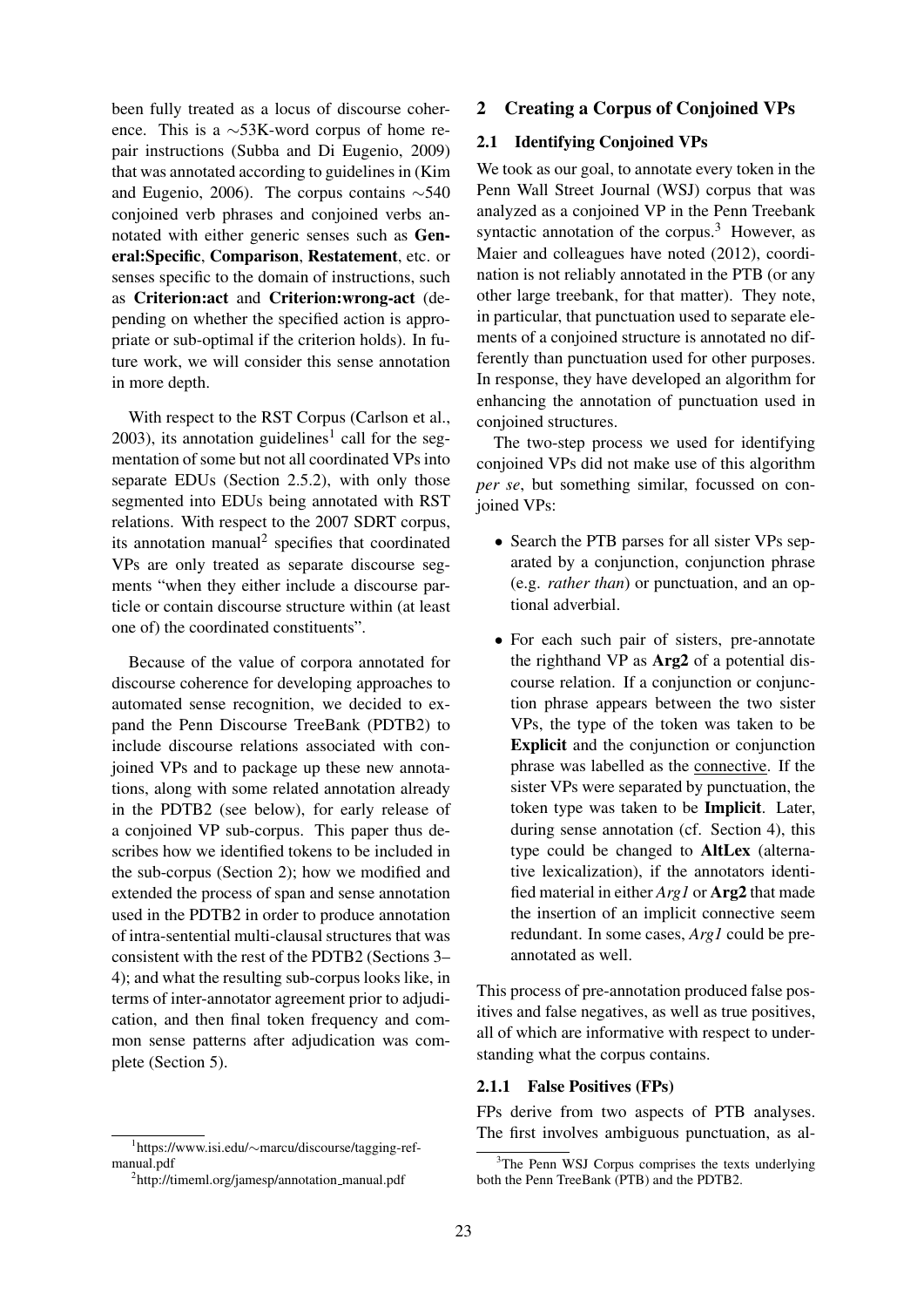ready noted (Maier et al., 2012), where VPs separated by comma-punctuation are not actually conjoined. The second involves tokens of *argument/adjunct cluster coordination* (Mouret, 2006; Steedman, 1989; Steedman, 2000), also called *non-constituent conjunction*, that are analyzed as conjoined VPs in the Penn TreeBank, but whose righthand conjunct lacks a verb, as in

 $(5)$  "I pay a lot to the farmer and five times the state salary to my employees," he says [wsj.1146]

where corresponding pairs of direct and indirect objects of *pay* have been coordinated, and

(6) She adopted 12 of assorted races, naming them the Rainbow Tribe, and driving her husband first to despair and then to Argentina. [wsj.1327]

where corresponding pairs of adverb and PP have been coordinated. Since they were relatively easy to recognize manually, we decided to simply exclude all such verbless VPs from the corpus.

### 2.1.2 False Negatives (FNs)

FNs comprise the ∼170 sequences that were analyzed in the Penn TreeBank as conjoined S-nodes with null subjects. These were discovered after completing the annotation of pre-annotated conjoined VPs, when we turned our attention to intrasentential conjoined clauses. The tokens preannotated for this task were sister S-nodes separated by a conjunction, conjunction phrase (e.g. *rather than*) or punctuation, and an optional adverbial. Among the pre-annotated sister S-nodes were ones with (co-indexed) null subjects, as was the case with sentences such as the following:

- (7) He joined the firm in 1963 and bought it from the owners the next year. [wsj\_0305]
- (8) The company said its directors, management and subsidiaries will remain long-term investors and won't tender any of their shares under the offer. [wsj\_0308]
- (9) The NAM embraces efforts, which both the administration and the medical profession have begun, to measure the effectiveness of medical treatments and then to draft medical-practice guidelines. [wsj\_0314]

Since these were incorrectly analyzed according to the Penn TreeBank Guidelines (Marcus et al., 1993) and do not actually differ from the tokens already included in the corpus, we decided to include them.

On the other hand, we decided to exclude tokens containing conjoined verbs that should possibly have been analyzed as conjoined VPs, such as *exist and fight* in

```
( (S (RB Then)
(NP-SBJ (-NONE-*))
(VP
  (VP (VB take)
      (NP (DT the) (VBN expected) (NN return) ))
  (CC and)
  (VP (VB subtract)
      (NP (CD one) (JJ standard) (NN deviation) )))
     (. . . ) )
```
Figure 1: PTB Parse Tree for Ex. 13, showing its resemblence to the analysis of conjoined VPs

(10) The wonder is not that the resistance has failed to topple the Kabul regime , but that it continues to exist and fight at all. [wsj 2052]

We did not discover such tokens until late in the annotation process, and we lacked the resources to manually review them. It would be possible to return in the future and find and annotate them.

### 2.1.3 True Positives (TPs)

TPs identified through this pre-annotation process included conjoined tensed VPs (Ex. 11), conjoined adjunct VPs (Ex. 12), and conjoined imperative sentences (Exs. 13–14), which are parsed in the Penn TreeBank as conjoined VPs (Figure 1).

- (11) It employs 2,700 people and has annual revenue of about  $$370$  million. [wsj $\sqrt{0.0007}$ ]
- (12) But many owners plan to practice frugality crossing out the old code and writing in the new one until their stock runs out. [wsj\_1270]
- (13) Then take the expected return and subtract one standard deviation. [wsj<sub>-1564]</sub>
- $(14)$  Be careful boys; use good judgment. [wsj.0596]

#### 2.2 Discourse Adverbials

As can be seen from the presence of *then* in Ex. 9, conjoined VPs can themselves contain discourse adverbials. As with all discourse adverbials, ones that appear in Arg2 of a conjoined VP can link to material elsewhere in the text, as in Ex. 15

(15) Separately, the Federal Energy Regulatory Commission turned down for now a request by Northeast seeking approval of its possible purchase of PS of New Hampshire. Northeast said it *would refile its request* and still hopes for an expedited review by the FERC  $\ldots$ [wsj\_0013]

While the discourse adverbial *still* shares its Arg2 with the conjoined VP, its *Arg1* has been taken to be the FERC turning down its request for *approval of its possible purchase of PS of New Hampshire*, which appears in the previous sentence.

Although such adverbials can link to material in previous sentences, the far more common situation (occurring in 229/230 of the VP conjuncts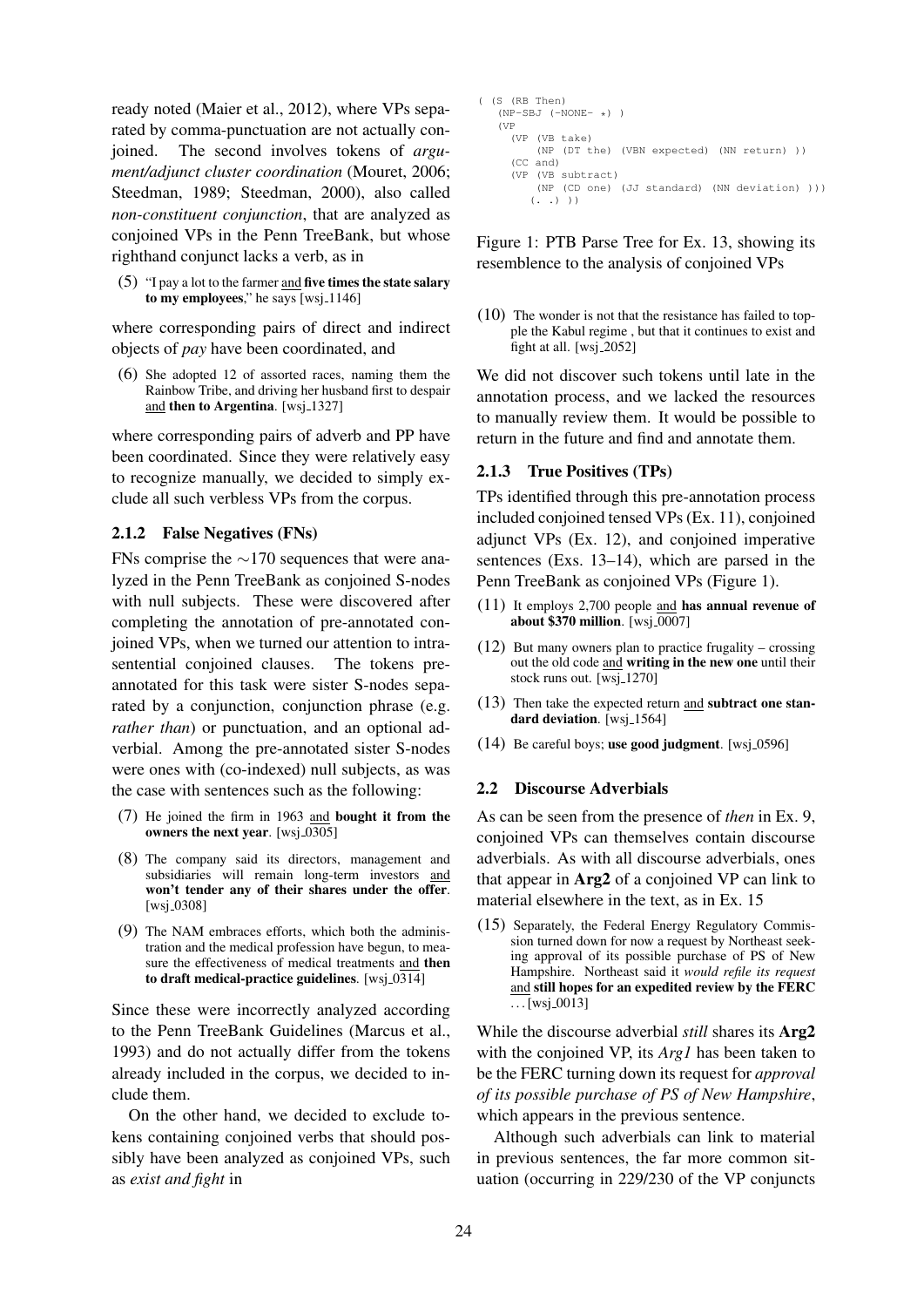in the Penn *Wall Street Journal Corpus* that contain discourse adverbials) is for such adverbials to link with the first argument *Arg1* of the conjoined VP. When they do, they serve as an explicit signal of one or more discourse relations holding between the two arguments. Among the annotated discourse adverbials from the PDTB2 found in conjoined VPs are *instead*, *still*, *then*, etc. – e.g.,

- (16) He could develop the beach through a trust, but instead is trying to have his grandson become a naturalized Mexican so his family gains direct control. [wsj\_0300]
- (17) This year, Mr. Wathen says the firm will be able to service debt and still turn a modest profit [wsj\_0305]
- (18) In the engine department, several companies displayed experimental models that within a decade could provide power equal to today's engines and yet take up only half the space,  $\dots$  [wsj\_0956]

As such, we decided to add these tokens to the conjoined VP sub-corpus, so that one would be able to compare relations between conjoined VPs signalled with an explicit discourse adverbial with relations between them that were left implicit.

## 3 Labelling Arguments and their Spans

### 3.1 Changes to argument labelling

Early in the new annotation task, we realized that if we strictly followed the conventions used earlier in labelling arguments in the PDTB2, some span labels would be inconsistent. Here we describe what we did to overcome the problem in a way that would avoid any inconsistency.

Arguments were labelled in the PDTB2 according to the following two-part convention.

• For spans linked by an explicit discourse connective (called explicit relations), Arg2 was the argument to which the connective was attached syntactically, and the other was *Arg1*. This allowed the arguments to subordinating conjunctions to be labelled consistently, independent of the order in which the arguments appeared. The same was true for coordinating conjunctions, whose argument order is always the same, and for discourse adverbials, whose *Arg1* always precedes the adverbial, even when *Arg1* is embedded in Arg2, as in (19) A farmer who *was kicked by his donkey* would

# nevertheless not take revenge.

• For spans linked by adjacency (called implicit discourse relations), *Arg1* was always the first (lefthand) span and Arg2, the second (righthand) span.

Blindly applying these same conventions *intrasententially* produced inconsistent labelling because of (1) variability in where an explicit connectives can attach within a sentence; and (2) the ability of marked syntax to replace explicit connectives.

The first problem can be illustrated with paired connectives like *not only* . . . *but also*. Here, both members of the pair may be present (Ex. 20), or just one or the other (Ex. 21 and Ex. 22):

- (20) Japan not only outstrips the U.S. in investment flows but also outranks it in trade with most Southeast Asian  $countries$  . . [wsj\_0043]
- (21) The hacker was pawing over the Berkeley files but also using Berkeley and other easily accessible computers as stepping stones  $\dots$  [wsj\_0257]
- (22) Not only did Mr. Ortega's comments come in the midst of what was intended as a showcase for the region, it came as Nicaragua is under special international scrutiny  $\dots$  [wsj $-0655$ ]

A labelling convention that requires Arg2 to be the argument to which the explicit connective attaches will choose a different argument for Arg2 in Ex. 21 than in Ex. 22, and an arbitrary argument in the case of Ex 20, when semantically, the lefthand argument is playing the same role in all three cases, as is the righthand argument.

The second problem can be illustrated with preposed auxiliaries, which signal that a Conditional relation holds between the clause with the preposed auxiliary (as *antecedent*) and the other clause (as *consequent*). As with subordinating clauses, the two clauses can appear in either order:

- (23) Had the contest gone a full seven games, ABC could have reaped an extra \$10 million in ad sales  $\dots$ [wsj\_0443]
- (24) . . . they probably would have gotten away with it, had they not felt compelled to add Ms. Collins's signature tune, "Amazing Grace," . . . [wsj\_0207]

But since there is no explicit connective in either clause, if position is used to label *Arg1* and Arg2, the result will again be inconsistent.

A solution that addresses both these issues, while not requiring any change to existing labels in the PDTB 2.0 is the following:

- The arguments to inter-sentential discourse relations remain labelled by their *position*: *Arg1* is first (lefthand) argument and Arg2, the second (righthand) argument.
- With intra-sentential coordinating structures, the arguments are also labelled by their *position*: *Arg1* is first argument and Arg2, the second one.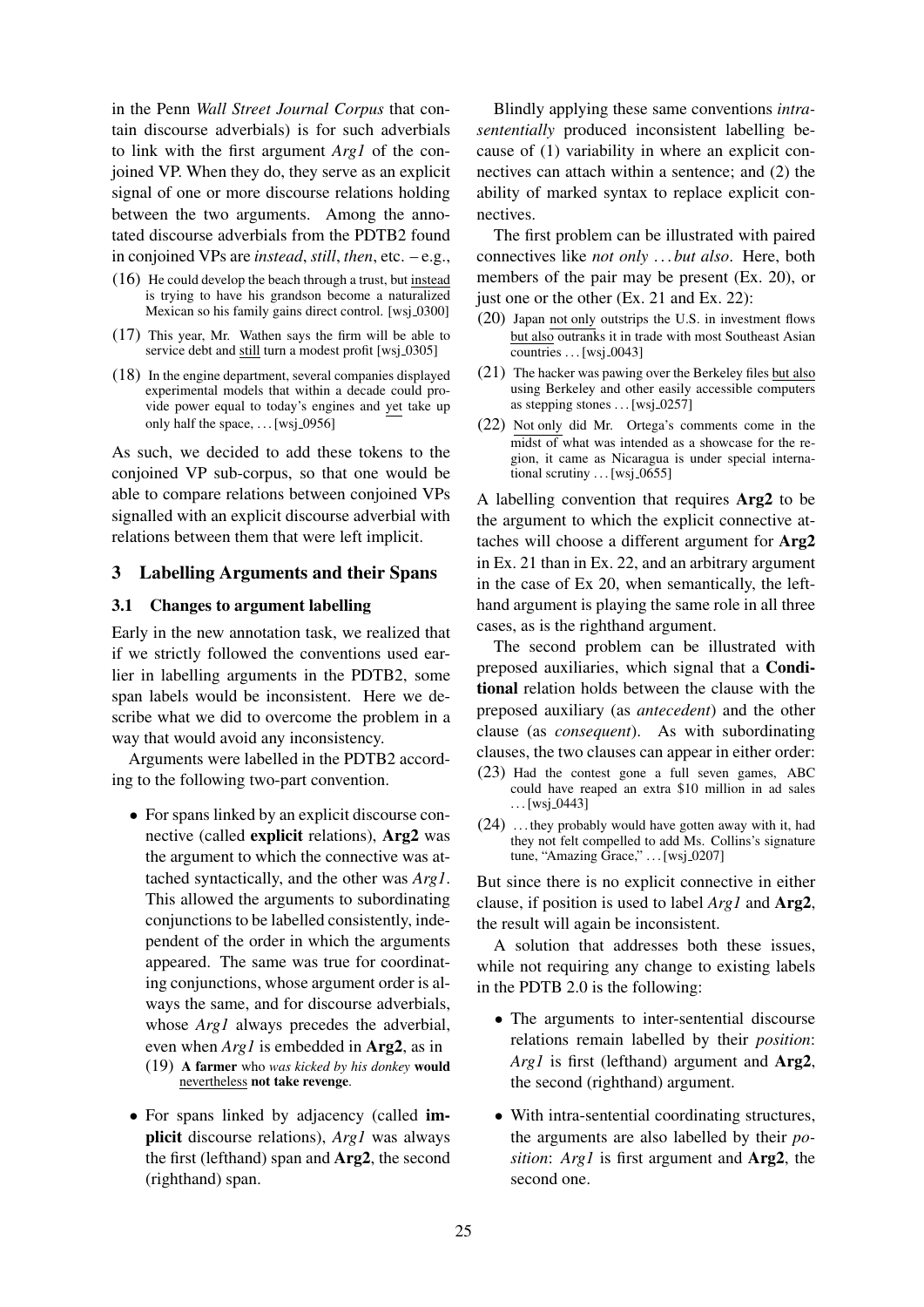• With intra-sentential subordinating structures, *Arg1* and Arg2 are determined syntactically. The subordinate structure is always labelled Arg2, and the structure to which it is subordinate is labelled *Arg1*.

## 3.2 Changes to span-labelling

In PDTB2 annotation, the arguments to relations are text spans. But the text span(s) that make up an argument are required to subsume *at least one full clause*, including parts of the clause that might not be *relevant* to the relation. While this continues to be the guideline for annotating non-coordinating constructions, for coordinating constructions, the guideline has been changed such that annotators are asked to annotate just the conjuncts, which in the case of conjoined VPs is *not* a whole clause. Thus, in Ex. 7, *Arg1* subsumes only *joined the firm in 1963*, and not the subject *he*. The same goes for Ex. 11.

A second change involves *relevance*: Annotators were told that material that contributes semantically to both arguments of a conjoined VP should be omitted, so that it is not taken to be specific to one argument or the other. The result is that spans in the corpus may not completely match the spans of VPs in the Penn TreeBank. For example, in

(25) UAL . . . reversed course and plummeted in offexchange trading after the 5:00 p.m. EDT announcement. [wsj<sub>-1305]</sub>

the PTB takes *reversed course* as being conjoined with *plummeted in off-exchange trading after the 5:00 p.m. EDT announcement*, even though both reversing course and plummeting happened *in offexchange trading after the 5:00 p.m. EDT announcement*. Recognizing this, the annotators changed the second conjunct to *plummeted*.

Annotators were also told that the spans of both arguments should be parallel — both bare infinitives, or to-infinitives, or tensed clauses, etc. So in Ex. 9, since Arg2 is the to-infinitive *then to draft medical-practice guidelines*, selected as *Arg1* would be the to-infinitive *to measure the effectiveness of medical treatments*.

Also common among conjoined VPs are *attribution phrases* such as *said* and *added* in Ex. 26 and *declare* in Ex. 27. When annotating implicit relations on conjoined VPs, annotators were told to retain only those attributions that contribute to the semantics of the relation (as in Ex. 27, where the Purpose of declaring something a pesticide is so that it can be pulled from the marketplace). In

Ex. 26, neither *said* nor *added* contribute to the Concession relation that is taken to hold, so annotators omitted them from the spans of *Arg1* and Arg2.

- (26) The company, based in San Francisco, said *it had to shut down a crude-oil pipeline in the Bay area to check for leaks* but added that its refinery in nearby Richmond, Calif., was undamaged. [wsj\_1884]
- (27) Give the EPA more flexibility to *declare a pesticide an imminent hazard* and pull it from the marketplace.  $[wsj_0.0964]$

The final thing to say here about attribution is that where an annotator takes the same relation to hold between attribution phrases as between content of attribution, we ask that the relation be annotated between the latter, indicating the minimal spans that give rise to the particular relational sense.

## 4 Labelling Relation Senses

#### 4.1 Changes to the Relation Hierarchy

We have extended and simplified the PDTB2 relation hierarchy, producing a new PDTB3 relation hierarchy (Figure 2). Some of the changes (such as restricting Level-3 relations to differences in directionality, eliminating rare and/or difficultto-annotate senses, and replacing separate senses with features that can be added to a given sense) are meant to simplify annotation (Section 4.1.1). Other changes are additions to the relation hierarchy motivated by the intra-sentential relations we have been annotating, including ones associated with conjoined VPs (Section 4.1.2).

### 4.1.1 Simplifying the relation hierarchy

Although the hierarchy retains the same four Level-1 relations, relations at Level-3 now only encode *directionality* and so only appear with asymmetric Level-2 relations.<sup>4</sup> Those Level-3 relations in the PDTB2 that did not convey directionality were either moved to Level-2 — Substitution (renamed from the PDTB2 Chosen Alternative) and Equivalence — or eliminated due to their rarity or the difficulty they posed for annotators — in particular, those under the Level-2 relations of Contrast, Condition and Alternative (now renamed Disjunction).

With respect to directionality, annotating additional intra-sententential discourse relations has called attention to asymmetric Level-2 relations

<sup>&</sup>lt;sup>4</sup>A sense relation  $\Re$  is *symmetric* iff  $\Re(Argl, \text{Arg2})$  and  $\Re$ (Arg2, *Arg1*) are semantically equivalent. If a relation is not symmetric, it is *asymmetric*.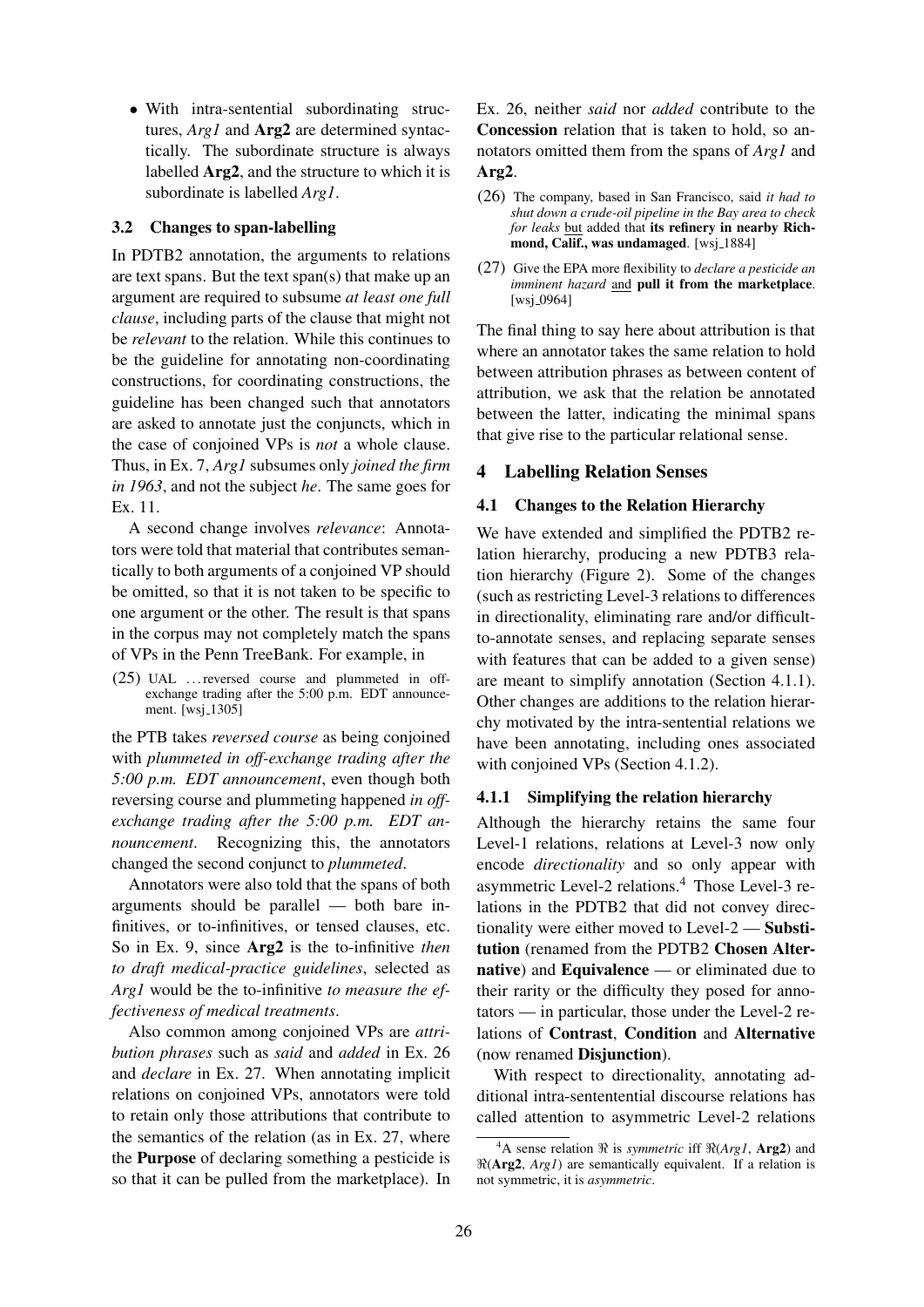|             |                                 |          | Synchronous                        | -- |                          |                 |               |                |
|-------------|---------------------------------|----------|------------------------------------|----|--------------------------|-----------------|---------------|----------------|
|             |                                 | Temporal | Asynchronous                       |    | Precedence<br>Succession |                 |               |                |
|             | Contrast                        |          | --                                 |    |                          | Conjunction     |               | $\cdots$       |
|             | Similarity                      |          |                                    |    |                          | Disjunction     |               | $\cdots$       |
| Comparison  | Concession $+/-\beta, +/-\zeta$ |          | Arg1-as-denier                     |    |                          | Equivalence     |               | --             |
|             |                                 |          | Arg2-as-denier                     |    |                          | Instantiation   |               | $\cdots$       |
|             |                                 |          |                                    |    |                          |                 |               | Arg1-as-detail |
|             | Cause $+/ \beta$ , $+/ \zeta$   |          | Reason<br>Result                   |    | Expansion                | Level-of-detail |               | Arg2-as-detail |
|             |                                 |          | Arg1-as-cond                       |    |                          | Substitution    | Arg1-as-subst |                |
| Contingency | Condition $\cdot$ / $\cdot$     |          | Arg2-as-cond                       |    |                          |                 |               | Arg2-as-subst  |
|             |                                 |          |                                    |    |                          | Exception       | Arg1-as-excpt |                |
|             | Negative condition +/-          |          | Arg1-as-negcond<br>Arg2-as-negcond |    |                          |                 |               | Arg2-as-excpt  |
|             |                                 |          |                                    |    |                          |                 |               | Arg1-as-manner |
|             | Purpose                         |          | Arg1-as-goal<br>Arg2-as-goal       |    |                          | Manner          |               | Arg2-as-manner |

Figure 2: PDTB3 Relation Hierarchy. Only asymmetric relations are specified further at Level-3, to capture the directionality of the arguments. Superscript symbols on Level-2 senses indicate features for implicit beliefs  $(+/-\beta)$  and speech-acts  $(+/-\zeta)$  that may or may not be associated with one of the defined arguments of the relation. Features are shown on the relation in the table here only for clarity, but should not be seen as a property of the relation, rather of the arguments.

whose arguments have been found to occur in either order (rather than the single order assumed in the PDTB2). In particular, the argument conveying the condition in Condition relations can be either Arg2 (as was the case throughout the PDTB2) or *Arg1* as in Ex. 28, while the argument conveying the "chosen alternative" (now called "substitute") in Substitution relations can be either Arg2 (as was the case throughout the PDTB2) or *Arg1*, as in Ex. 29. In the case of the rare relation called Exception, it was not previously noticed that in some of the tokens so annotated, the exception appeared in Arg2, while in the rest, the exception appeared in *Arg1*. The difference is now supported with a distinct Level-3 type in each direction (Exs. 30–31).

- (28) Arg1-as-cond: *Call Jim Wright's office in downtown Fort Worth, Texas, these days* and the receptionist still answers the phone, "Speaker Wright's office. [wsj<sub>-0909]</sub>
- (29) Arg1-as-subst: "The primary purpose of a railing is *to contain a vehicle* and not to provide a scenic view,"  $[wsi_00102]$
- (30) Arg1-as-excpt: *Twenty-five years ago the poet Richard Wilbur modernized this 17th-century comedy merely by avoiding "the zounds sort of thing," as he wrote in his introduction*. Otherwise, the scene remained Celimene's house in 1666. [wsj<sub>-1936]</sub>
- (31) Arg2-as-excpt: *Boston Co. officials declined to comment on Moodys action on the units financial performance this year* except to deny a published report that outside accountants had discovered evidence of significant accounting errors in the first three quarters results.  $[wsj_1103]$

Level-2 pragmatic relations have been removed from the PDTB2 and replaced with features that can be attached to a relation token to indicate an inference of *implicit* belief (epistemic knowledge) or of a *speech act* associated with arguments, rather than with the relation itself. Figure 2 shows the relations for which these features have so far been found to be warranted, based on the empirical evidence found during annotation. Ex. 32 shows an implicit Cause.Result relation but one where the result Arg2 argument is the (speaker's/writer's) *belief* that the deadline could be extended. Arg2 is therefore annotated with a +belief feature because the belief is implicit. Similarly, Ex. 33 shows a Concession.Arg2-as-denier relation, but what's being denied (or cancelled) is the speech act associated with Arg2, and this is annotated as a feature on Arg2 because it is implicit.

- (32) That deadline *has been extended once* and Implicit=so could be extended again. [wsj.2032]
- (33) He spends his days *sketching passers-by*, or trying to.  $[wsj_0039]$

Also simplifying the PDTB2 hierarchy is removal of the List relation, which does not appear semantically distinguishable from Conjunction. And the names of two asymmetric PDTB2 relations have been changed to bring out commonalities. In particular, Restatement has been renamed Level-of-detail, with its Specification and Generalization subtypes in the PDTB2 now just taken to be directional variants renamed Arg2-as-detail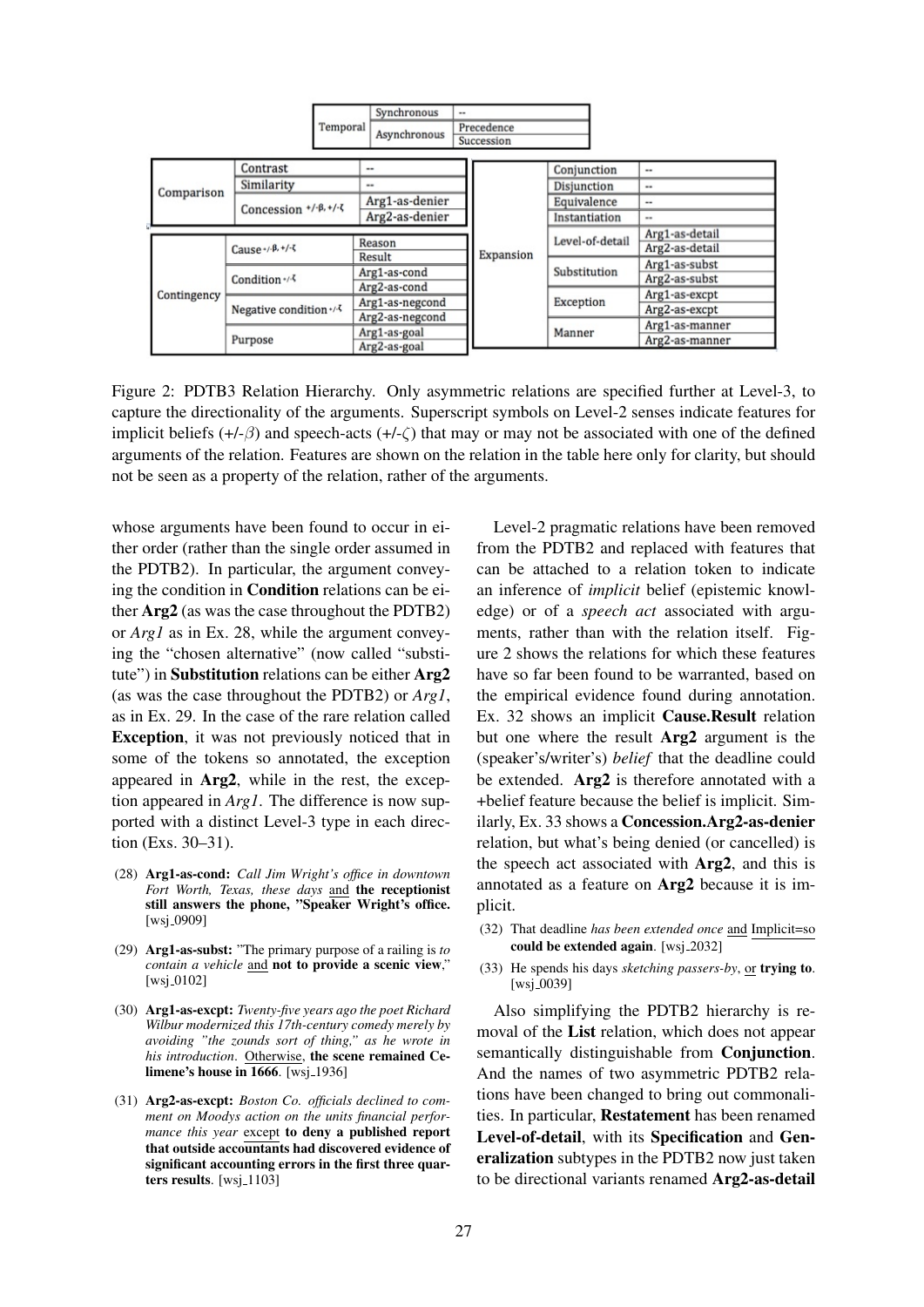and Arg1-as-detail, respectively; and the subtypes of Concession, opaquely called Contraexpectation and Expectation, have been renamed to reflect simply a difference in directionality: Arg1-as-denier and Arg2-as-denier.

## 4.1.2 Augmenting the relation hierarchy

Additional senses found to be needed for annotating conjoined VPs include Manner under Expansion (both Level-3 directions), and Negative Condition and Purpose under Contingency (with both Level-3 directions for each). The new symmetric Level-2 relation of Similarity (under Comparison) was added because of its obvious omission from the PDTB2 as the complement of the symmetric relation Contrast.

Definitions and examples for these new relations are given in Table 1.

Note that the entire PDTB2 is being mapped to senses in the revised relation hierarchy, not just the conjoined VP sub-corpus. Most often, the mapping is simply 1:1. Where the mapping is 1:N or M:N, manual review has been required, with further adjudication to ensure both agreement and consistency. When the PDTB3 is released to the public in September 2017, we will record the frequency with which each PDTB2 sense has been replaced by a specific PDTB3 sense.

## 4.2 Sense labelling of conjoined VP tokens

The VPs presented to annotators were conjoined either lexically or by punctuation. The annotators were given guidelines for assigning sense relations that depended on the particular configuration involved — specifically:

- 1. An explicit conjunction can have a single sense, which can be **Conjunction** (Ex. 34), or something else (Ex. 35-36).
	- (34) The concept may be simple: Take a bunch of loans, *tie them up in one neat package*, and sell pieces of the package to investors. (Expansion.Conjunction) [wsj.1635]
	- (35) These active suspension systems *electronically sense road conditions* and adjust a car's ride (Contingency.Purpose.Arg2-as-goal) [wsj<sub>-0956]</sub>
	- (36) Stocks *closed higher in Hong Kong, Manila, Singapore, Sydney and Wellington*, but were lower in Seoul. (Comparison.Contrast) [wsj 0231]
- 2. The arguments to an explicit conjunction can also be linked by an additional relation, conveyed implicitly (Ex. 37-38) or by an explicit discourse adverbial. (Such adverbials

were taken to have been already annotated in PDTB2.) To indicate an additional implicit relation, annotators created a new annotation token for the same two conjuncts, inserted an appropriate implicit connective and labeled it with the sense(s) they inferred. Argument spans of the explicit and the implicit relation were *not* required to be the same, so annotators could adjust the spans of the new token if needed.

- (37) We've got to *get out of the Detroit mentality* and Implicit=instead be part of the world mentality," declares Charles M. Jordan, GM's vice president for design ... (Expansion.Conjunction, Expansion.Substitution.Arg2-as-subst) [wsj\_0956]
- (38) ... Exxon Corp. *built the plant*<br>but Implicit=then closed it in 1985.  $Implicit = then$ (Comparison.Concession.Arg2-as-denier, Temporal.Asynchronous.Precedence)  $[wsj_1 748]$
- 3. If inserting an implicit connective was perceived as redundant, appropriate material in Arg2 could be annotated as *AltLex* (Ex. 39), as done elsewhere in the PDTB2 (Prasad et al., 2010).
	- (39) His policies *went beyond his control*  $resulted \ldots in$ bances. (Expansion.Conjunction, Contingency.Cause.Result) [wsj\_0290]

The second guideline above points to a new feature of our discourse annotation: While multiple relations were annotated in the PDTB2 as holding between identical or overlapping argument spans, all were associated with either multiple explicit connectives or multiple inferred relations. What is new in the annotation of conjoined VPs is the possibility of an explicit relation co-occurring with ones that are inferred (implicit relations). We expect to identify more of these in other syntactic contexts.

## 5 Corpus Characteristics

For annotation, the pre-annotated tokens were divided into 25 batches. After a batch was annotated by two annotators, inter-annotator agreement was calculated (see below), and then adjudication was carried out, for the annotators and authors to reach agreement. Annotated tokens of discourse adverbials in Arg2 of the conjoined VPs were imported from the PDTB2 (Section 2.2), with sense labels automatically updated to reflect the revised relation hierarchy (Section 4) if there was a 1:1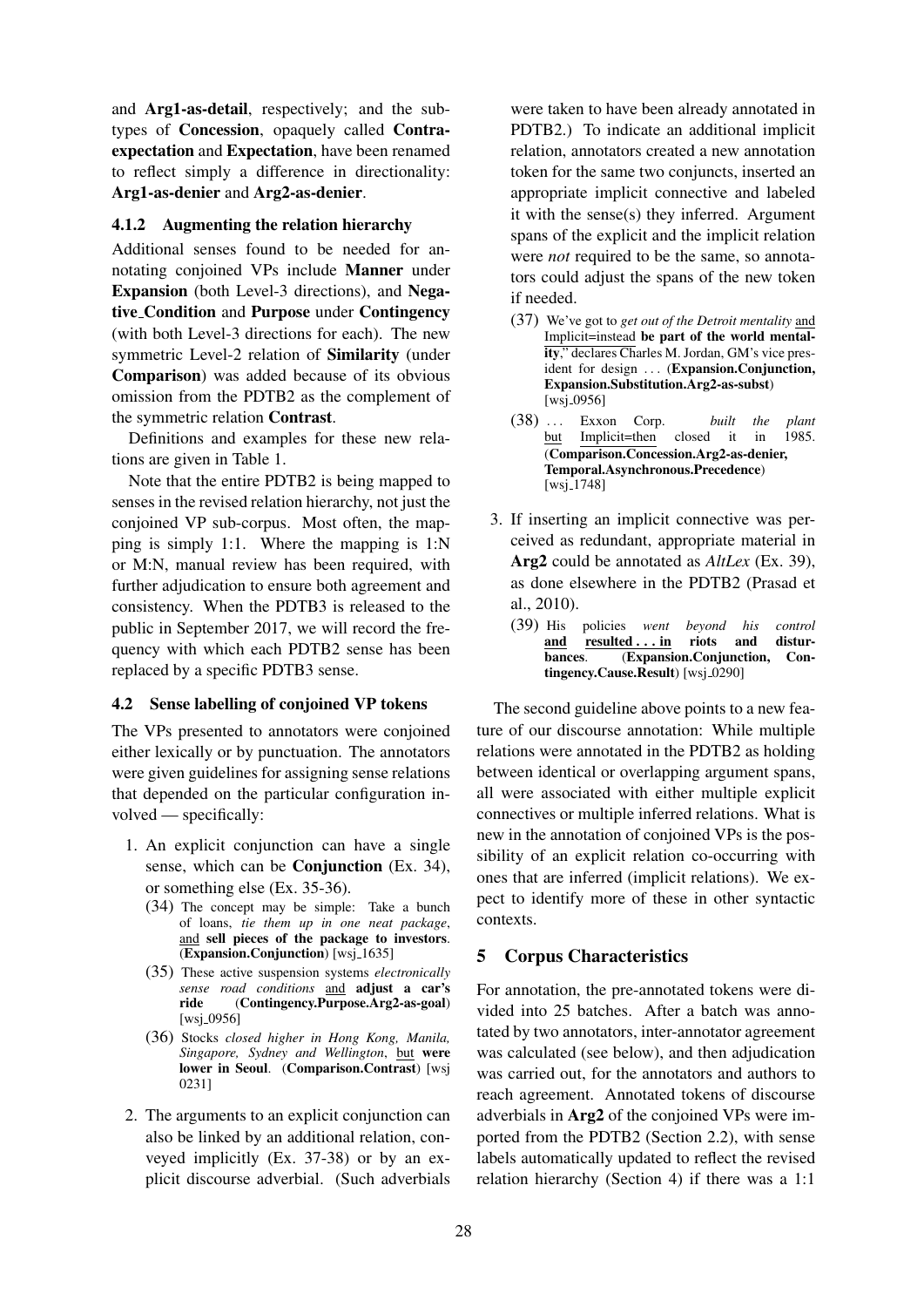| <b>Similarity:</b> One or more similarities between <i>Argl</i> and<br>Arg2 are highlighted with respect to what each argument<br>predicates as a whole or to some entities it mentions. | $\ldots$ , the Straits Times index is up 24% this year, so investors<br>who bailed out generally did so profitably. Similarly, <b>Kuala</b><br>Lumpur's composite index yesterday ended 27.5% above<br>its 1988 close. $[ws]$ 2230] |
|------------------------------------------------------------------------------------------------------------------------------------------------------------------------------------------|-------------------------------------------------------------------------------------------------------------------------------------------------------------------------------------------------------------------------------------|
| <b>Negative Condition:</b> One argument describes a situation                                                                                                                            | Arg1-as-negcond: In Singapore, a new law requires smok-                                                                                                                                                                             |
| presented as unrealized (the antecedent or condition), which                                                                                                                             | ers to put out their cigarettes before entering restaurants,                                                                                                                                                                        |
| if it doesn't occur, would lead to the situation described by                                                                                                                            | department stores and sports centers or face a \$250 fine.                                                                                                                                                                          |
| the other argument (the consequent).                                                                                                                                                     | [wsj_0037]                                                                                                                                                                                                                          |
| <b>Purpose:</b> One argument presents an action that an agent un-                                                                                                                        | Arg1-as-goal: She ordered the foyer done in a different plaid                                                                                                                                                                       |
| dertakes with the purpose (intention) of achieving the goal                                                                                                                              | planting, and Implicit=for that purpose made the landscape                                                                                                                                                                          |
| conveyed by the other argument.                                                                                                                                                          | architects study a book on tartans. [wsj_0984]                                                                                                                                                                                      |
| <b>Manner:</b> The situation described by one argument presents                                                                                                                          | <b>Arg1-as-manner:</b> He argued that program-trading by                                                                                                                                                                            |
| how (i.e., the manner in which) the situation described by                                                                                                                               | roughly 15 big institutions is <i>pushing around the markets</i> and                                                                                                                                                                |
| other argument has happened or is done.                                                                                                                                                  | Implicit=thereby scaring individual investors. [wsj_0987]                                                                                                                                                                           |

Table 1: New relations in PDTB3

mapping between a discontinued PDTB2 sense label and its corresponding new PDTB3 label. If there wasn't a 1:1 mapping, the sense label was left empty and the annotation tool would flag the token as requiring a new sense label. The span annotations of each token were also modified to accord with the new span guidelines (Section 3.2).

The corpus comprises 3372 conjoined VPs annotated with a single sense and 1261 annotated with multiple senses. Each discourse relation is recorded as an *annotation token*, with multi-sense conjoined VPs recorded as either two linked annotation tokens (each with one or more senses) or as a single annotation token with multiple senses. In total, the corpus comprises 5894 annotation tokens.

Prior to adjudication, inter-annotator agreement (IAA) on sense annotation (full agreement on one or more senses) was 74%. Partial agreement on at least one sense was 74.3%. IAA on both senses and argument spans was 69.8%. Partial IAA on at least one sense and span was 70.1%. Of the 658 sense disagreements, the most common involved Contrast and Concession.Arg2-as-denier (127/658 =19.3%). We did not consider as disagreements, cases where only one annotator reported an additional inferred sense: On review, the other annotator acknowledged simply not noticing it.

### 5.1 Single-sense Conjoined VPs

Of the 3372 single-sense relations in the corpus, 2962 are lexically-conjoined VPs (2933 Explicit conjunctions and 29 Explicit adverbials) and 410 are punctuation-conjoined VPs.

Among these single-sense relations, Expansion.Conjunction is the most common sense, but other senses occur fairly often as well, as shown in

Table 2 for Explicit conjunctions and Table 3 for punctuation-conjoined relations.

The most common single-sense Explicit connectives are *and*, *but* and *or*. While explicit *and* has Expansion.Conjunction as its most common sense, its senses still show the kind of variability noted in Section 1, as shown in Table 4. The most common Implicit connectives are *and*, *then* and *or*. Also relatively frequent is the use of *not* as an AltLex with the sense of Substitution, as in Ex. 29.

## 5.2 Multi-sense Conjoined VPs

As noted in Section 4.2, more than one sense may hold between the arguments of a conjoined VP, either through inference or through the presence of an explicit discourse adverbial in Arg2.

The corpus contains 214 Explicit adverbials linked to an Explicit conjunction, sharing their arguments. Table 5 shows the distribution of these Explicit conjunction+adverbial pairs and Table 6 their associated sense pairings.

Annotators also inferred multiple senses on conjoined VPs in the absence of an explicit adverbial. In most cases, such inferences are annotated either as a separate Implicit or AltLex tokens linked to a token containing the Explicit conjunction, while multiple senses could also be recorded on a single annotation token. Annotators inferred 53 different Implicit connectives or AltLex text spans in these cases, the most common being *then*, *therefore*/*as a result*, *thereby* and *instead*. There are 1047 such multi-sense conjoined VPs in the corpus, with the main sense pairings shown in Table 7.

In total, the corpus contains 1261 multi-sense conjoined VPs. In most cases, these multi-sense relations are annotated via the linking of two or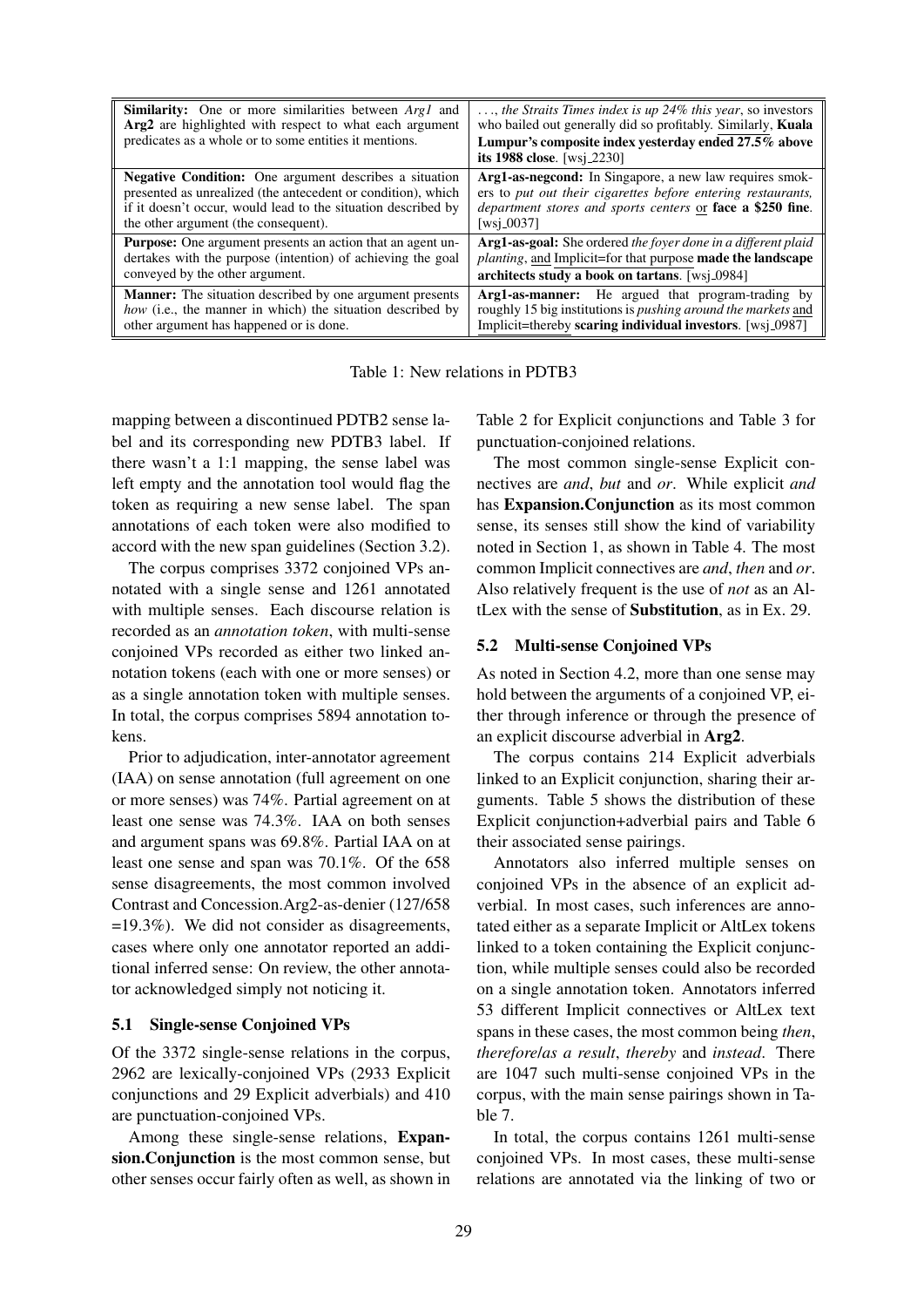| Sense                                | <b>Frequency</b> |
|--------------------------------------|------------------|
| Expansion.Conjunction                | 2113             |
| Comparison.Concession.Arg2-as-denier | 320              |
| Expansion.Disjunction                | 219              |
| Contingency.Purpose.Arg2-as-goal     | 106              |
| Comparison.Contrast                  | 93               |
| <b>OTHER</b>                         | 82               |
| <b>TOTAL</b>                         |                  |

Table 2: Sense distribution of single-sense lexically-conjoined conjunctions

| Sense                                | Frequency |
|--------------------------------------|-----------|
| Expansion.Conjunction                | 290       |
| Temporal.Asynchronous.Precedence     | 51        |
| Expansion.Substitution.Arg2-as-subst | 14        |
| Expansion.Disjunction                | 14        |
| Expansion. Equivalence               | 12        |
| <b>OTHER</b>                         | 29        |
| <b>TOTAL</b>                         | 410       |

Table 3: Sense distribution of single-sense punctuation-conjoined VPs

more tokens, with these links explicitly marked in the annotation files.

## 6 Future Work

We plan to release the corpus in two forms, for the Linguistic Annotation Workshop in August 2016. For researchers with access to the Penn TreeBank, the corpus will be available as stand-off annotation. For those lacking access to the Penn Tree-Bank, we will provide a limited version of the corpus containing just those sentences that contain conjoined VPs, with annotation of their spans and senses. While we will be continuing to further enrich the PDTB, the goal of this early release of a corpus of conjoined VPs is to encourage research targetted at shallow discourse parsing of these constructions, given how common they are and how useful recognition of the relations expressed in them might prove.

#### Acknowledgments

This work has been supported by the National Science Foundation (NSF) under grants RI 1422186 and RI 1421067.

## References

Lynn Carlson, Daniel Marcu, and Mary Ellen Okurowski. 2003. Building a discourse-tagged corpus in the framework of Rhetorical Structure The-

| <b>Sense</b>                         | <b>Frequency</b> |
|--------------------------------------|------------------|
| Expansion.Conjunction                | 2032             |
| Contingency.Purpose.Arg2-as-goal     | 106              |
| Expansion.Manner.Arg2-as-manner      | 18               |
| Expansion.Substitution.Arg1-as-subst |                  |
| OTHER (4)                            |                  |
| <b>TOTAL</b>                         | 2169             |

Table 4: Common senses of Explicit *and*

| <b>Connective</b>                  | <b>Frequency</b> |
|------------------------------------|------------------|
| and $+$ then                       | 71               |
| and $+$ thus                       | 18               |
| and $+$ also                       | 15               |
| and $+$ later                      | 11               |
| and $+$ therefore                  | 10               |
| OTHER (e.g. but+also, but+instead) | 89               |
| <b>TOTAL</b>                       | 214              |

Table 5: Distribution of Explicit conjunction and adverbial pairs

| <b>Sense</b>                 | Frequency |
|------------------------------|-----------|
| Conjunction + Precedence     | 94        |
| Conjunction + Result         | 44        |
| Conjunction + Conjunction    | 19        |
| Conjunction + Arg2-as-denier | 14        |
| Arg2-as-denier + Precedence  |           |
| <b>OTHER</b>                 | 34        |
| <b>TOTAL</b>                 | 214       |

Table 6: Distribution of sense pairs associated with Explicit conjunction and adverbial pairs

| Sense                        | Frequency |
|------------------------------|-----------|
| Conjunction + Result         | 402       |
| Conjunction + Precedence     | 378       |
| Conjunction + Arg2-as-subst  | 51        |
| Conjunction + Arg2-as-detail | 44        |
| $Result + Arg1-as-manner$    | 41        |
| <b>OTHER</b>                 | 131       |
| <b>TOTAL</b>                 | 1047      |

Table 7: Distribution of sense pairs inferred on an explicit conjunction